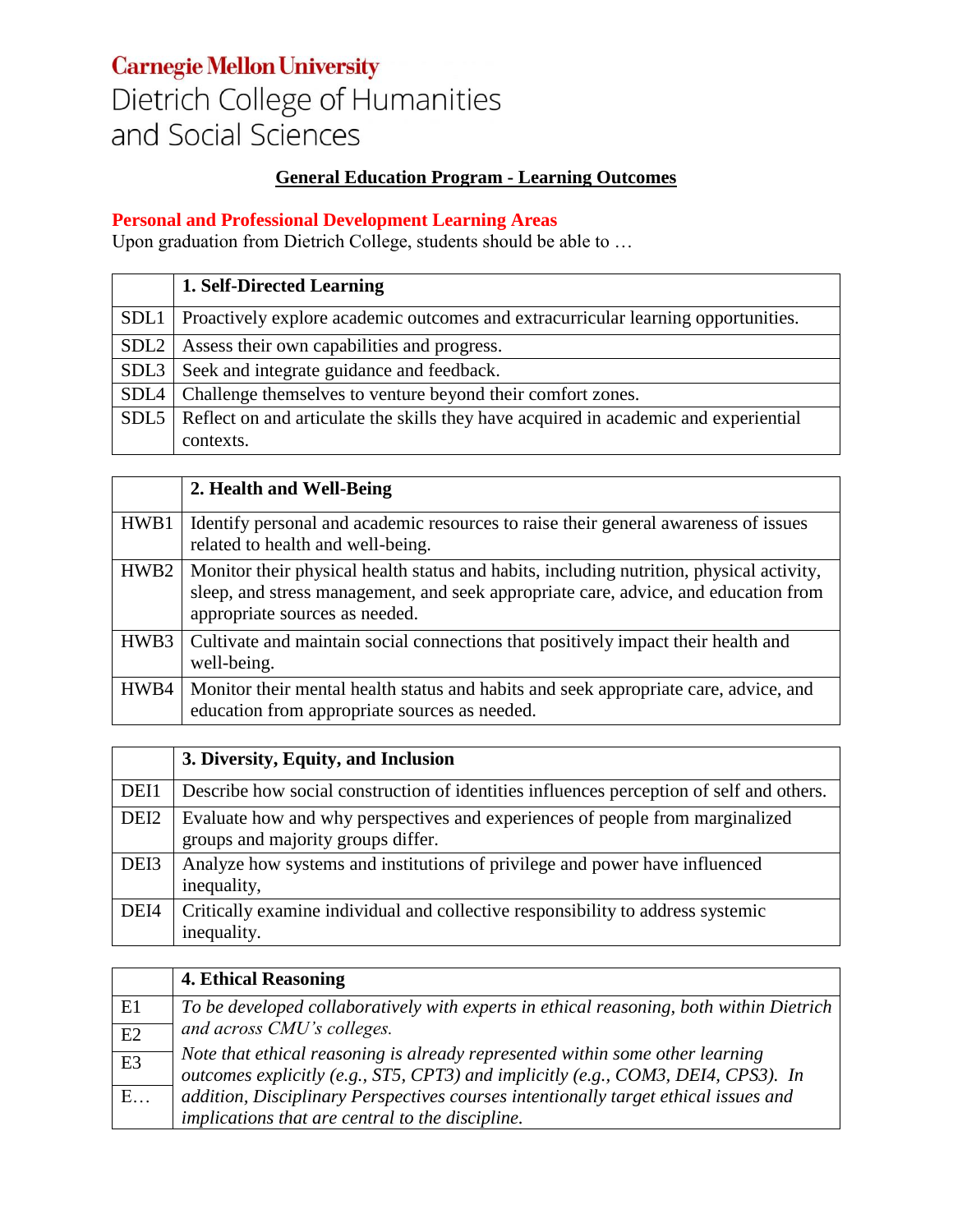# **Carnegie Mellon University**

# Dietrich College of Humanities and Social Sciences

### **Outcomes Explicitly Emphasized in Foundations Courses**

Upon graduation from Dietrich College, students should be able to …

| 5. Communication                                                                            |
|---------------------------------------------------------------------------------------------|
| COM1   Produce content that is credible and compelling to a target audience across multiple |
| formats (oral, written, and visual).                                                        |
| COM2 Prepare coherent and clearly organized oral, written, and visual products based on     |
| purpose, genre, context, and audience.                                                      |
| COM3   Anticipate and evaluate how communication products are received by target audiences  |
| in order to respect diverse perspectives.                                                   |
| COM4   Develop independent processes for setting communication goals, seeking and           |
| incorporating feedback, and revising to improve effectiveness.                              |

|                 | <b>6. Data Analysis</b>                                                                                                         |
|-----------------|---------------------------------------------------------------------------------------------------------------------------------|
| DA1             | Critically appraise and interpret statistical reports, including their assumptions, data<br>sources, analyses, and conclusions. |
| DA <sub>2</sub> | Design or critique a study to answer a substantive empirical question.                                                          |
| DA3             | Distinguish causation from correlation and employ elementary designs to infer causes.                                           |
| DA4             | Select and apply pertinent statistical methods to explore and analyze a dataset.                                                |
| DA5             | Communicate appropriate inferences with considerations of ethical and contextual<br>dimensions.                                 |

|                  | <b>7. Computational Thinking</b>                                                                                                      |
|------------------|---------------------------------------------------------------------------------------------------------------------------------------|
| CPT <sub>1</sub> | Incorporate computation as a general tool for thinking about, representing information<br>and solving problems.                       |
|                  | CPT2   Use, design, and/or develop computer programs for problem solving, data analysis, and<br>creative expression.                  |
| CPT3             | Critically evaluate the ethical implications and impact of algorithms and other<br>computational elements on individuals and society. |

|     | 8. Contextual Thinking                                                                                                                                              |
|-----|---------------------------------------------------------------------------------------------------------------------------------------------------------------------|
| CX1 | Frame and reframe fundamental questions (who, what, where, when, why, and how) in<br>order to interpret issues, objects and events.                                 |
| CX2 | Select and interpret materials that enrich inquiry, such as archival records, media<br>sources, literary texts, letters, journals, official documents, images, etc. |
| CX3 | Analyze issues, objects, and events from medium- and long-term historical<br>perspectives.                                                                          |
| CX4 | Consider how ways of thinking developed and situate their own way of thinking in<br>relation to such traditions.                                                    |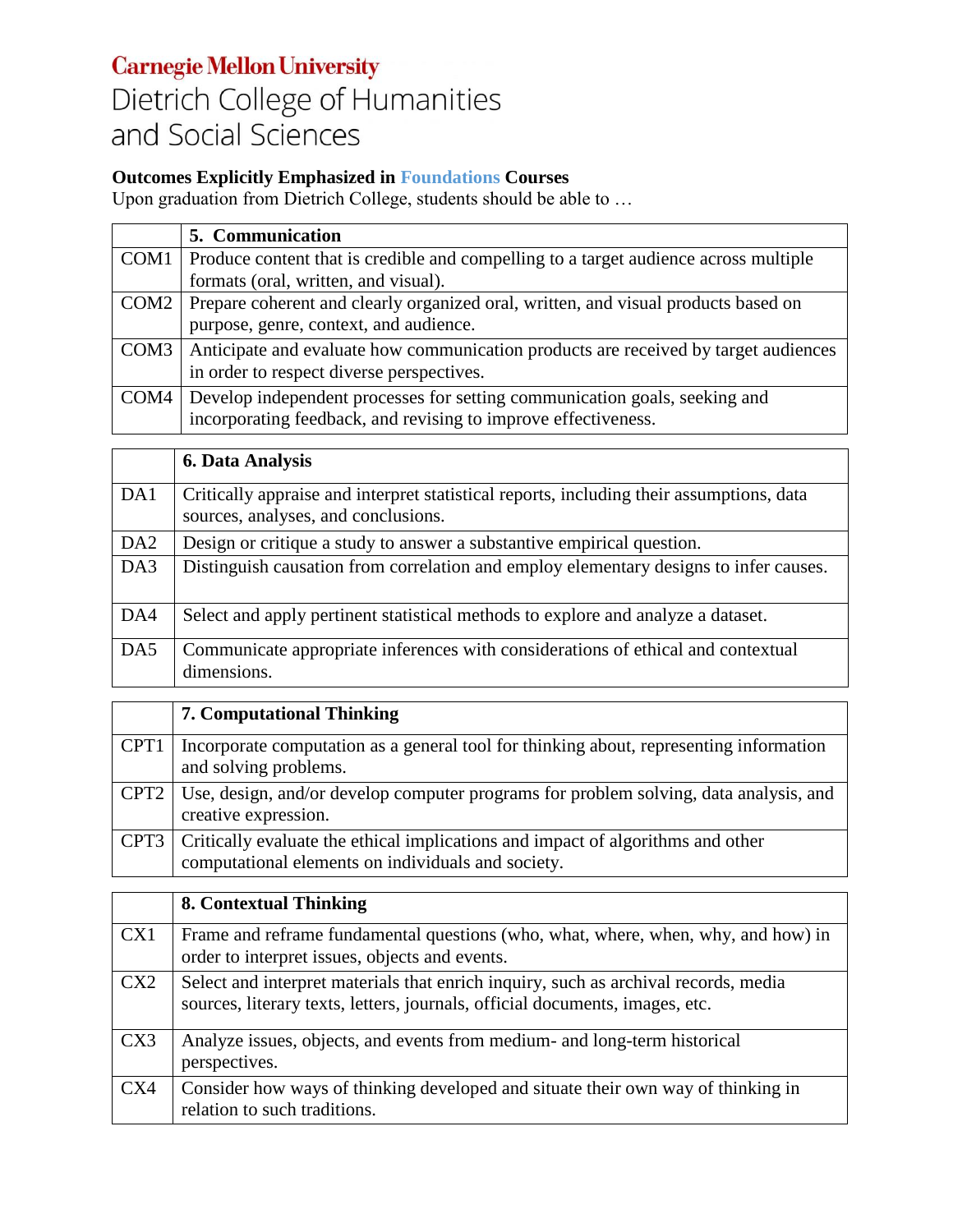## **Carnegie Mellon University** Dietrich College of Humanities and Social Sciences

|                  | 9. Intercultural and Global Inquiry                                                 |
|------------------|-------------------------------------------------------------------------------------|
| IGI1             | Examine how cultural contexts, including recognition of our identities and possible |
|                  | biases, impact our worldviews.                                                      |
| IGI <sub>2</sub> | Evaluate how worldviews influence the interpretation of historical and contemporary |
|                  | events and the perception of cultures and communities.                              |
| IGI3             | Analyze the role of cultural norms and institutions in creating and perpetuating    |
|                  | structural inequalities and discriminatory attitudes.                               |

|                 | 10. Scientific Inquiry                                                                                                                                                    |
|-----------------|---------------------------------------------------------------------------------------------------------------------------------------------------------------------------|
| SC <sub>1</sub> | Distinguish between scientific and non-scientific explanations.                                                                                                           |
| SC <sub>2</sub> | Provide examples of scientific hypotheses that predict or explain sets of observable<br>phenomena and describe how those hypotheses might be tested using empirical data. |
| SC <sub>3</sub> | Describe and relate the roles of theory building, data collection methods,<br>experimentation, and data interpretation in scientific inquiry.                             |
| SC <sub>4</sub> | Explain the different types of uncertainty that should be considered in scientific<br>inquiry.                                                                            |
| SC5             | Describe the historical evolution of scientific theory and analyze the causes of changes<br>over time.                                                                    |
| SC <sub>6</sub> | Describe and analyze the relationships between scientific inquiry, scientific<br>applications, and society.                                                               |

### **Outcomes Explicitly Emphasized in Disciplinary Perspectives Courses**

Upon graduation from Dietrich College, students should be able to …

|                | 11. Argumentation                                                                                                                                                                 |
|----------------|-----------------------------------------------------------------------------------------------------------------------------------------------------------------------------------|
| A <sub>1</sub> | Analyze the structure of an argument using appropriate methods for multiple<br>disciplines.                                                                                       |
| A2             | Assess the quality of an argument via critical examination of constituent evidence,<br>conclusions, and reasoning, as well as consideration of relevant counterarguments.         |
| A <sub>3</sub> | Generate a substantive argument that includes appropriate elements (i.e., claim,<br>counterclaims, reasons, and evidence) and adheres to appropriate disciplinary<br>conventions. |
| A <sub>4</sub> | Communicate an argument in various forms (written, verbal and visual) as appropriate<br>to the context.                                                                           |

|                 | 12. Disciplinary Research and Creative Inquiry                                                             |
|-----------------|------------------------------------------------------------------------------------------------------------|
| DR <sub>1</sub> | Formulate a research question or creative objective situated in the appropriate<br>disciplinary discourse. |
| DR <sub>2</sub> | Identify discipline-specific methods for exploring or answering the questions posed.                       |
| DR <sub>3</sub> | Use the chosen methods to gather and analyze evidence.                                                     |
| DR <sub>4</sub> | Synthesize and communicate conclusions and limitations of research findings or artistic<br>outcomes.       |